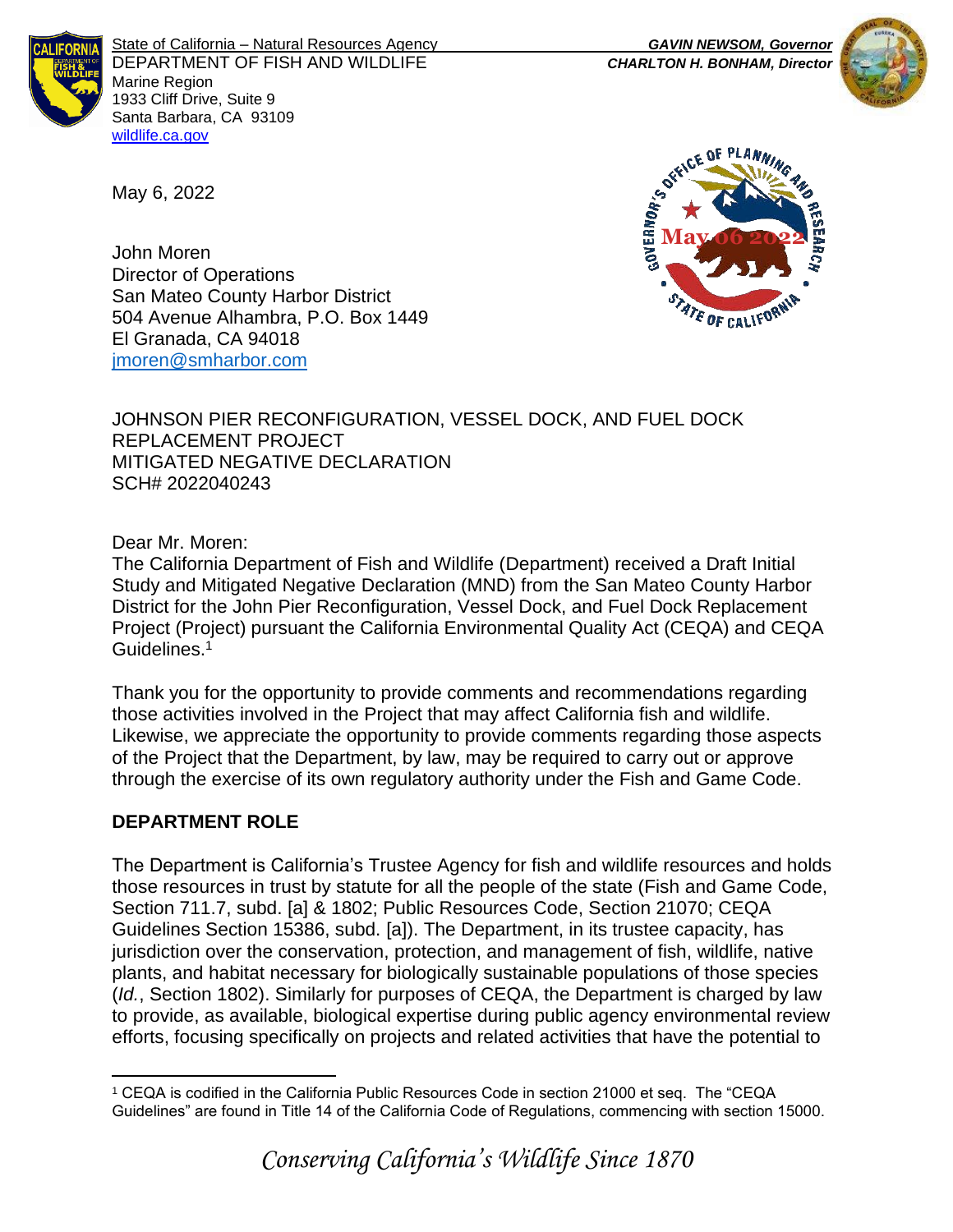John Moren, Director of Operations San Mateo County Harbor District May 6, 2022 Page 2 of 6

adversely affect fish and wildlife resources. The Department is also responsible for marine biodiversity protection under the Marine Life Protection Act in coastal marine waters of California and ensuring fisheries are sustainably managed under the Marine Life Management Act. Pursuant to our jurisdiction, the Department has the following comments and recommendations regarding the Project.

# **PROJECT DESCRIPTION SUMMARY**

**Proponent:** San Mateo County Harbor District (Harbor District)

**Objective:** The objective of the Project is to expand Johnson Pier to create more operating space at the pier head, replace six docks, and add a work dock, which will improve safety and dock accessibility, increase the life and capacity of commercial docks, and remove current constraints. Primary Project activities for the pier expansion include removal of the existing treated timber wharf and 56, 14-inch treated timber piles, and installation of 125, 24-inch octagonal concrete piles with an impact hammer. For the floating dock replacement, up to 190 existing 14-inch square concrete guide piles will be removed using a vibratory hammer and replaced with 230, 16-inch square concrete piles using an impact hammer. Hydraulic jetting may be used to aid in pile installation. **Location:** The Project is located at Johnson Pier in Pillar Point Harbor (Harbor) in the community of Princeton, San Mateo County (37.502057°, -122.482221°).

**Timeframe:** The Project start and end dates were not stated in the MND. Piles will be driven for approximately 80 days, with up to five piles per day. Pile removal will take approximately 40 days, with about 10 piles removed per day.

# **BIOLOGICAL SIGNIFICANCE**

**Discussion and Comment:** The marine ecosystems of California's central coast host thousands of species of marine plants, fish, invertebrates, seabirds and shorebirds, turtles, and mammals. This extraordinary biodiversity stems from the region's dynamic ocean environment, where upwelling provides nutrient-rich water to the coast and the multifarious seafloor creates a wide range of habitats, including seagrass meadows, kelp forests, rocky intertidal, and sandy beaches. The variety of marine and coastal habitats supply fish and wildlife with nursery grounds, shelter, and areas to forage and reproduce, supporting the region's numerous commercial and recreational fisheries and ecotourism economy. As the only harbor-type environment between Santa Cruz and San Francisco, the Pillar Point Harbor provides eelgrass habitat and refuge for marine species on an otherwise open coast.

### **COMMENTS AND RECOMMENDATIONS**

The Department offers the comments and recommendations below to assist the Harbor District in adequately identifying and/or mitigating the Project's significant, or potentially significant, direct and indirect impacts on fish and wildlife resources. Editorial comments or other suggestions may also be included to improve the document.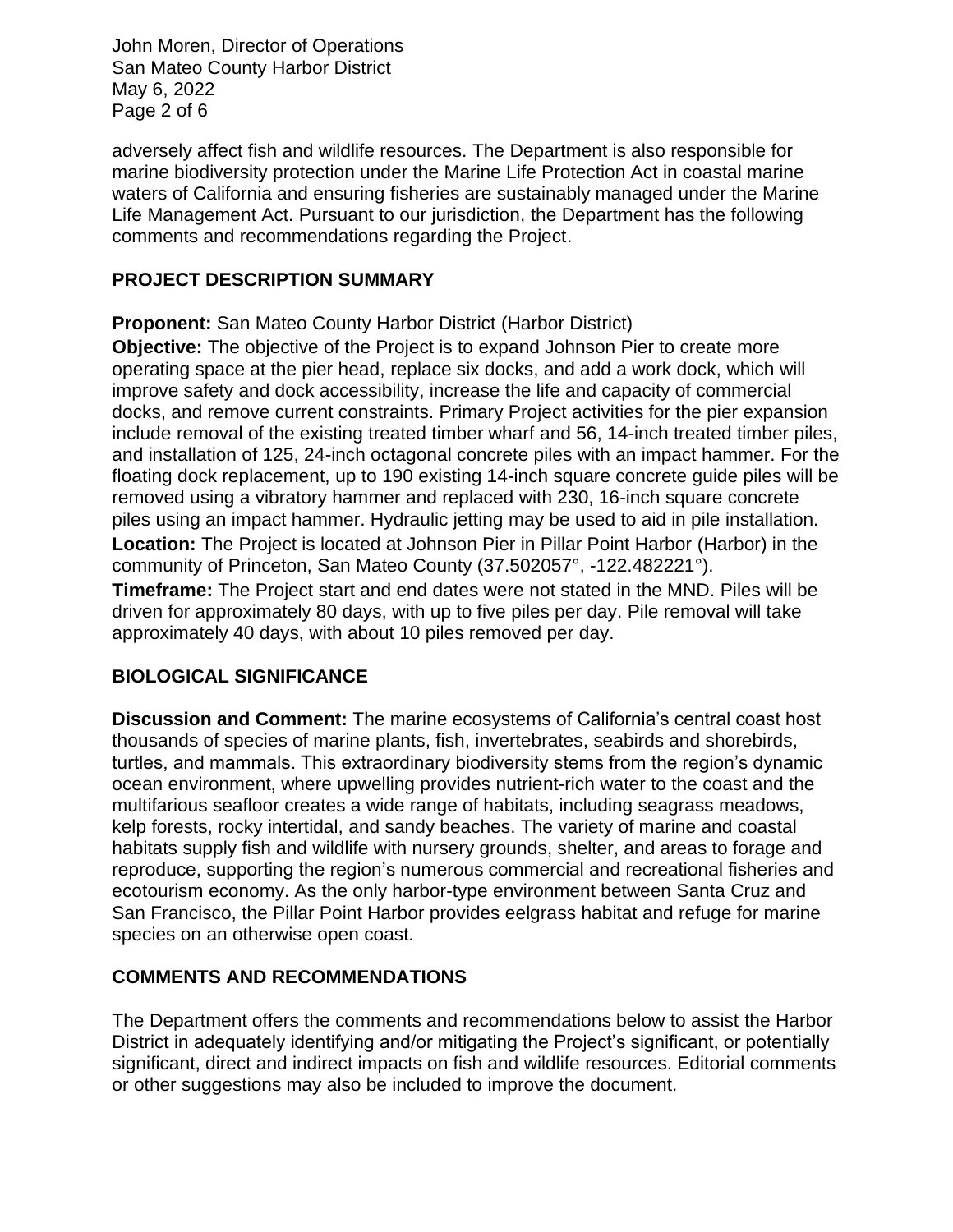John Moren, Director of Operations San Mateo County Harbor District May 6, 2022 Page 3 of 6

## **I. Project Level Impacts and Other Considerations**

## **1. Chinook Salmon Release in Pillar Point Harbor**

**Comments:** The Chinook Salmon Coastal Release Project enhances local recreational and commercial salmon fisheries by releasing hatchery-origin (HO) Chinook salmon (*Oncorhynchus tshawytscha*) smolts at various locations along the coast, including Pillar Point Harbor. The releases are operated by the Coastside Fishing Club (CFC) and supported by the Department. CFC plans to release 750,000 HO Central Valley fall-run Chinook salmon smolts from the Harbor in spring of 2022, 2023, and 2024 (CDFW 2022). Smolts will be offloaded into a net pen tied to the end of Johnson Pier (37.501274°, -122.482717°) and subsequently towed to an outer harbor mooring (37.499480°, -122.485234°) for acclimation and release, a process which takes a total of five days. The 2022 releases at the Harbor will occur on June 5, 11, and 18; spring release dates in 2023 and 2024 are to be determined.

In one to three years, the adult salmon will typically return to the Central Valley during spawning season. However, it is possible that some adults return to the Harbor each fall. The Department has received reports of recreational fishers catching these fish off the breakwaters and docks in some years.

**Recommendations:** The Department recommends coordinating with the Department and CFC to ensure impacts to Chinook salmon from the Project are avoided and minimized. The Harbor District should avoid conducting any in-water work, especially pile driving, during the five-day periods when salmon smolts are being held in the Harbor. Multiple minimization measures should be used during pile driving and hydraulic jetting (see Subsection 3, "Pile Driving and Hydraulic Jetting" below) to reduce noise and water quality impacts to fish that may still be present in, or that return to, the Harbor.

### **2. Marine Mammal and Sea Turtle Monitoring**

**Comments:** According to the MND, harbor seals (*Phoca vitulina*) and California sea lions (*Zalophus californianus*) are present in the Project area. Other species of marine mammals, as well as sea turtles, also have at least some potential to occur within the Project area. Project activities, particularly noise from pile driving, could impact these animals if they are present.

The Department finds Mitigation Measure (MM) BIO-3 in the MND to be inadequate for the protection of marine mammals and sea turtles. Currently, MM BIO-3 requires a preconstruction survey to be conducted no more than 48 hours prior to the start of construction; further avoidance and mitigation measures would only be required if marine mammals or sea turtles are found during this survey. The Department asserts that a preconstruction survey conducted any number of hours, especially up to 48 hours, before the start of construction would overlook marine mammals and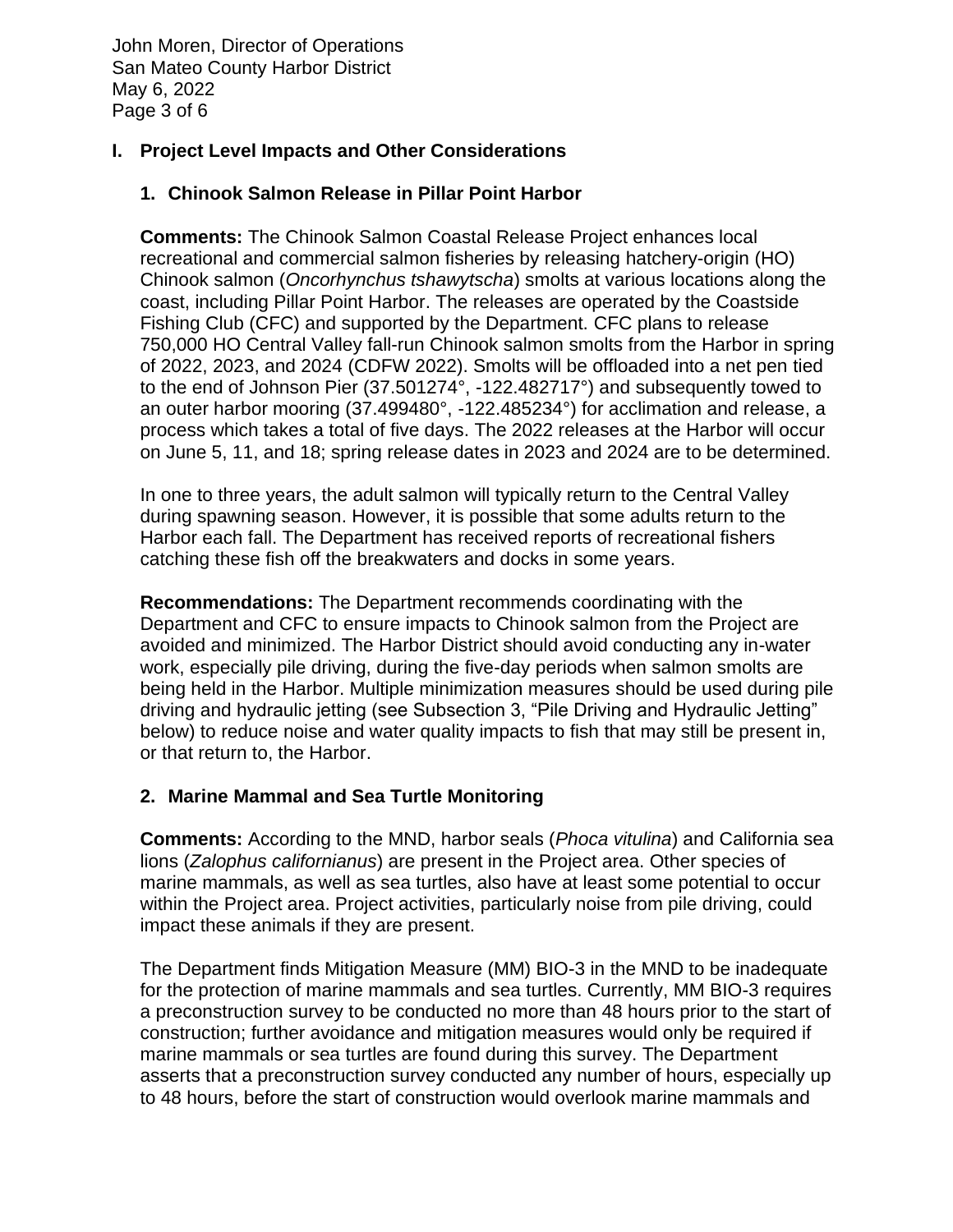John Moren, Director of Operations San Mateo County Harbor District May 6, 2022 Page 4 of 6

sea turtles that enter the area after the survey is completed, leaving these animals susceptible to noise impacts from pile driving.

**Recommendations:** The Department recommends that the Harbor District prepare and implement a marine mammal and sea turtle monitoring plan that includes, but is not limited to:

- Establishment of an underwater exclusion zone;
- Preconstruction monitoring (such as in MM BIO-3) to update the animals' occurrence and use of the area;
- Monitoring of marine mammals and sea turtles by an experienced observer immediately prior to and during all pile driving activities;
- Pile driving should not occur while marine mammals or sea turtles are present within the exclusion zone.

The Department recommends that the Harbor District consult with the National Marine Fisheries Service and U.S. Fish and Wildlife Service regarding the above recommendation and any other necessary avoidance and mitigation measures to reduce impacts to marine mammals and sea turtles.

# **3. Pile Driving and Hydraulic Jetting**

**Comments:** Noise generated from impact pile driving may have adverse effects on marine mammals, fish, and other marine organisms from physiological and/or behavioral changes. If hydraulic jetting is used for pile driving, this may impact water quality, releasing contaminants from sediments into the water and/or creating turbidity that could harm fish and shade or smother the Harbor's eelgrass (*Zostera marina*) beds.

**Recommendations:** The Department recommends using a vibratory hammer for pile driving to the greatest extent feasible. If an impact hammer must be used (e.g., due to pile material, refusal at bedrock), multiple minimization measures are needed to reduce sound levels as much as possible. In addition to the soft-start technique proposed in the MND (Mitigation Measure NOI-2), the Department recommends the following:

- A wood, or similar material, cushion block should be used between the pile and hammer during all pile driving using an impact hammer.
- To further reduce hydroacoustic impacts to fish and marine mammals, a bubble curtain should be used during all impact pile driving to reduce sound below levels that have been shown to cause injury and/or mortality.
- A sound attenuation and monitoring plan should be submitted to the resource agencies for review and approval prior to initiating pile driving activities.

Additionally, as stated above, all pile driving and hydraulic jetting should be planned to avoid overlap with the CFC's Chinook salmon release activities.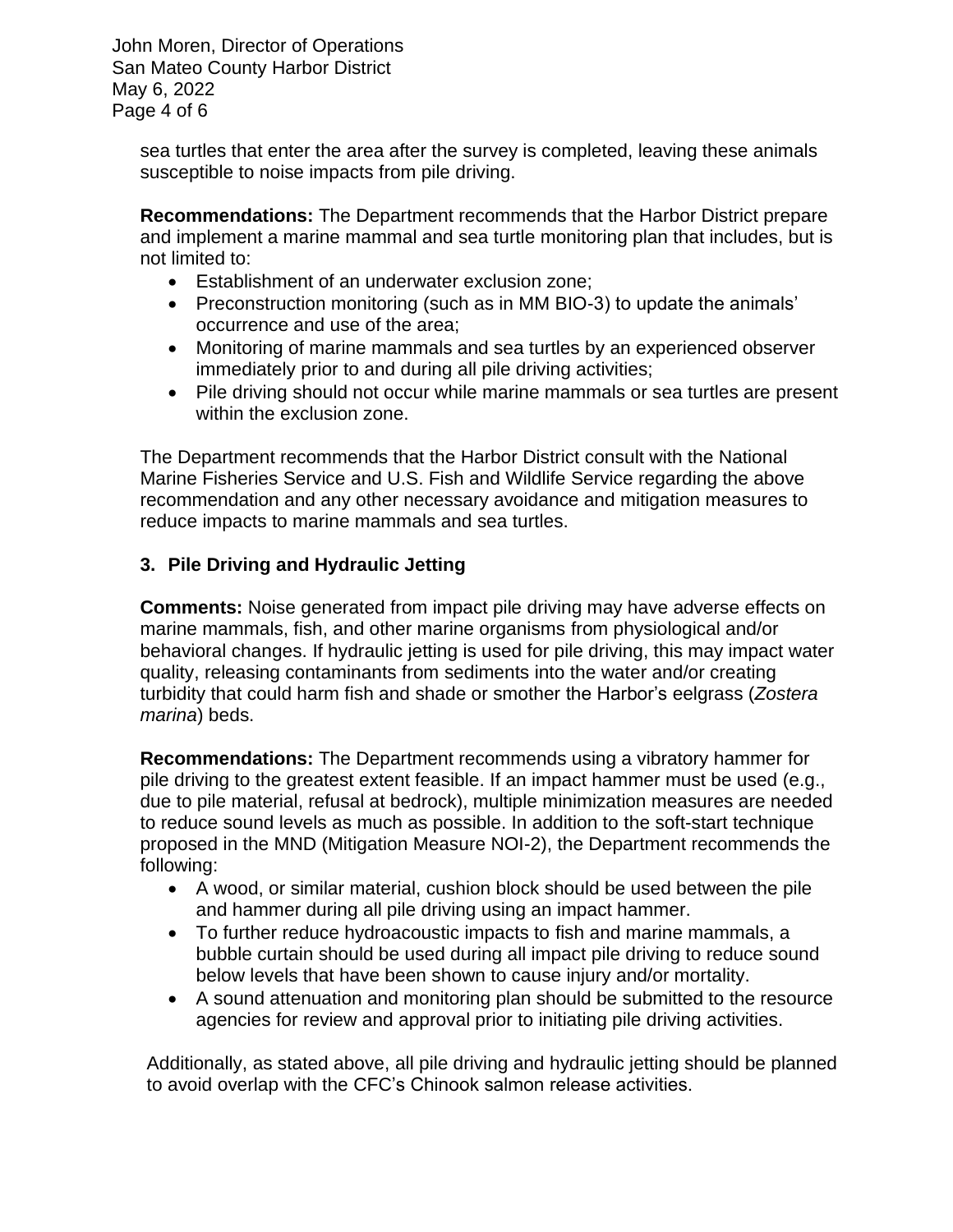John Moren, Director of Operations San Mateo County Harbor District May 6, 2022 Page 5 of 6

> The Department typically does not recommend the use of hydraulic jetting due to water quality concerns. However, if hydraulic jetting must be used, the Department recommends the use of a silt curtain around the Project area during pile driving activities to reduce turbidity levels throughout the rest of the Harbor. The Department also recommends that sediments in the Project area be tested prior to the start of construction to ensure they are free of contaminants.

## **II. Closely Related Past, Present, and Reasonably Foreseeable Probable Future Projects**

The Department is aware of two of the Harbor District's other existing projects occurring (or that will occur) within Pillar Point Harbor: the Pillar Point Harbor West Trail Living Shoreline Project and the Surfers Beach Pilot Restoration Project. The Department recommends that the Final MND discuss any overlap these projects will have with the Project and the resulting cumulative impacts these three projects may have on biological resources within the Harbor.

As described above, it is possible that the Chinook Salmon Coastal Release Project will have both temporal and spatial overlap with the Project. The Harbor District should work with CDFW and CFC to coordinate the activities of both projects and ensure impacts to salmon are avoided.

### **ENVIRONMENTAL DATA**

CEQA requires that information developed in environmental impact reports and negative declarations be incorporated into a data base which may be used to make subsequent or supplemental environmental determinations. (Public Resources Code, Section 21003, subd. (e).) Accordingly, please report any special status species and natural communities detected during Project surveys to the California Natural Diversity Database (CNDDB). The CNNDB field survey form can be found at the following link: https://wildlife.ca.gov/Data/CNDDB/Submitting-Data#44524422-other. The completed form can be mailed electronically to CNDDB at the following email address: [CNDDB@wildlife.ca.gov.](mailto:cnddb@dfg.ca.gov) The types of information reported to CNDDB can be found at the following link: https://wildlife.ca.gov/Data/CNDDB/Plants-and-Animals.

# **FILING FEES**

The Project, as proposed, would have an impact on fish and/or wildlife, and assessment of filing fees is necessary. Fees are payable upon filing of the Notice of Determination by the Lead Agency and serve to help defray the cost of environmental review by the Department. Payment of the fee is required in order for the underlying project approval to be operative, vested, and final. (California Code of Regulations, Title 14, Section 753.5; Fish and Game Code, Section 711.4; Public Resources Code, Section 21089.)